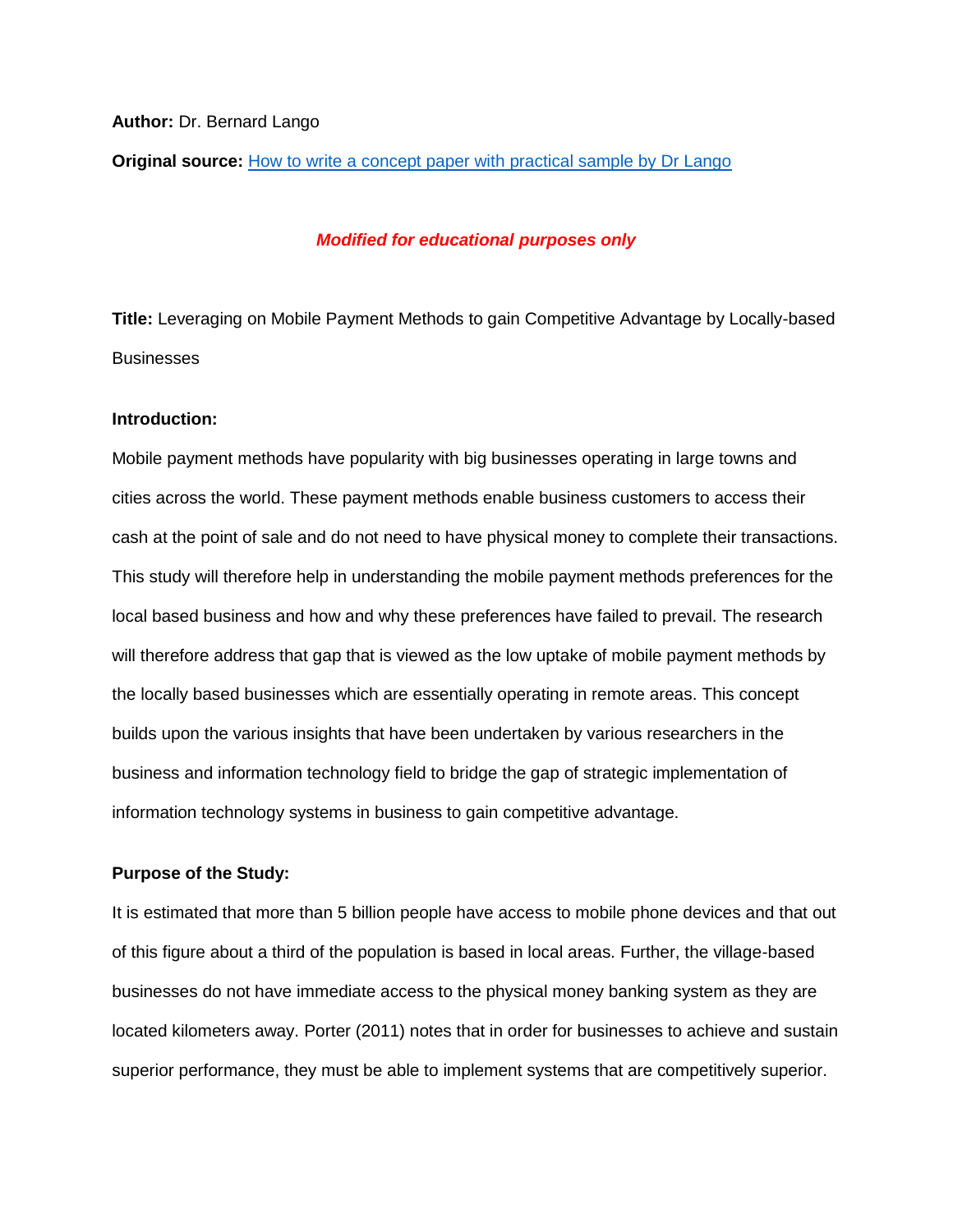Budree and Williams (2013, September) and Namada (2018) established that the areas with a large number of low-income earners experienced low uptake technological advancements, and businesses in these locations are not keen on leveraging on technology. The concept will therefore be intended to identify the salient factors that local businesses can apply in leveraging mobile payment methods to gain competitive advantage.

#### **Preliminary Literature Review:**

Several studies have concluded that mobile payment methods are one of the major factors put in place by businesses in gaining a competitive advantage. However, this has also, not been achieved in remote areas. As a result, Onyango et al. (2014) in their study on mobile phone technology and the evident performance of micro and small enterprises, concludes that there is an impact on the use and implementation of mobile phone technology to achieve the full business performance. In order, therefore to achieve a competitive advantage, Porter (2011) advises that the strategy implemented should be geared towards achieving full potential competitively.

Many scholars also agree that there is a significant relationship between mobile payment methods and gaining a competitive advantage to sustain improved performance. Most also argue that the mobile payment method of use will be dependent on the location and nature of the need. The handbook by Namada (2018) notes that the concept of organizational learning must be down-trotted to the local businesses to learn which mobile technology suits their operations and how this technology can be leveraged to achieve competitive advantage. The literature and conclusions from the scholars, however, fail to answer specific questions related to leveraging mobile payment methods to gain a competitive advantage for locally-based businesses. Most of the studies were focused on businesses and companies in towns and cities with the area of interest majoring on performance whether competitively or not. This study will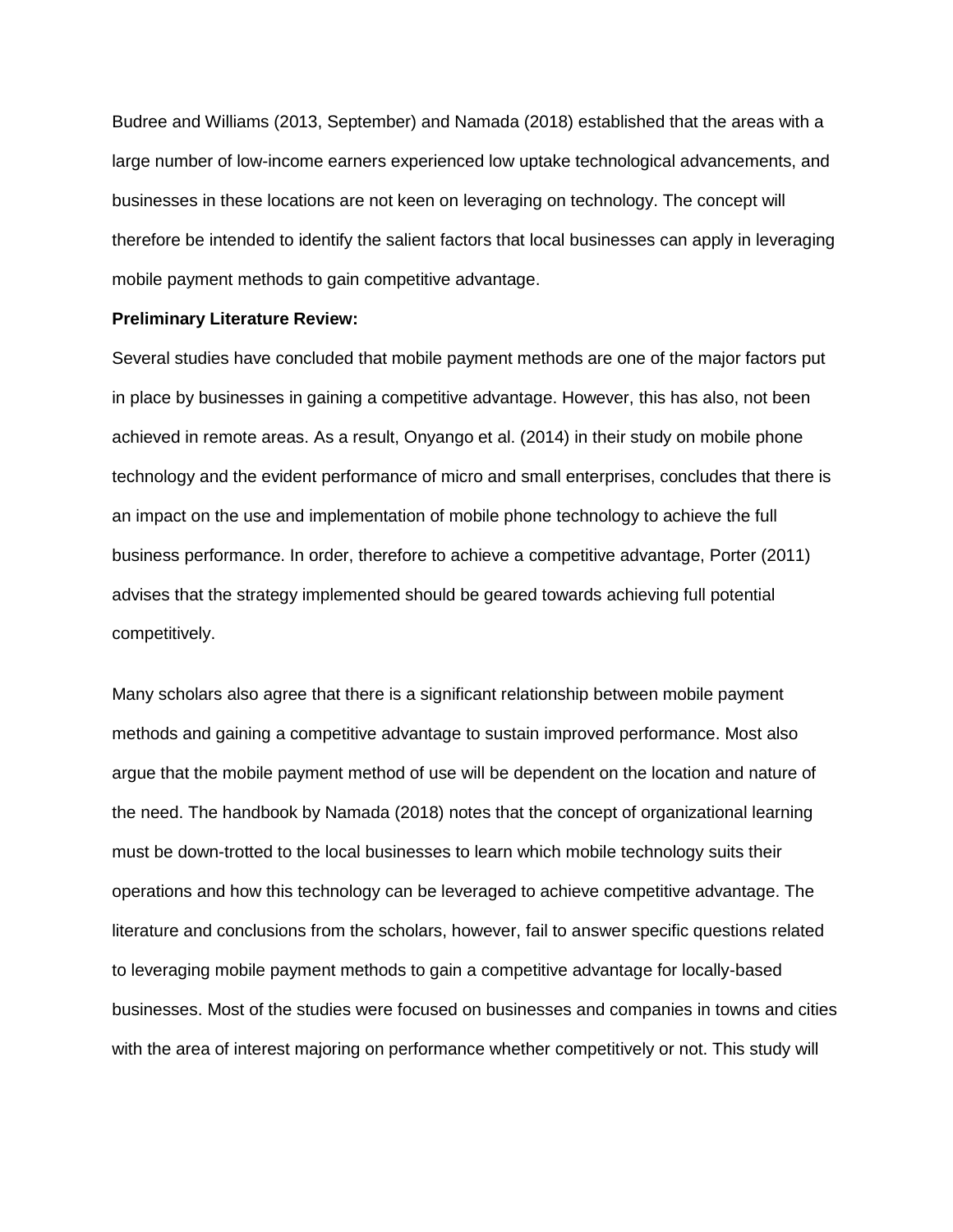therefore be focused on the factors of consideration for leveraging on mobile payment methods to gain competitive advantage by locally based businesses.

## **Objectives of the Study:**

The research paper seeks to achieve its general objective of leveraging on mobile payment methods to gain a competitive advantage by focusing on the following specific objectives:

- 1. To determine the influence of perceived risks on the use of mobile payment methods to gain competitive advantage by locally based businesses.
- 2. To determine the influence of M-Payment characteristics (mobility, reachability, convenience, and compatibility) on the use of mobile payment methods to gain competitive advantage by locally based businesses.
- 3. To assess the influence of personal innovativeness on the use of mobile payment methods to gain competitive advantage by locally based businesses.

## **Research questions and hypotheses:**

- 1. Do perceived risks influence the use of mobile payment methods to gain competitive advantage by local-based businesses?
- 2. Do M-Payment characteristics (mobility, reachability, convenience, and compatibility) influence the use of mobile payment methods to gain competitive advantage by locallybased businesses?
- 3. Does personal innovativeness influence the use of mobile payment methods to gain competitive advantage by locally-based businesses?

# **Proposed Methodology:**

The study intends to use a cross-sectional survey design in determining the leverage on mobile payment methods to gain competitive advantage by locally-based businesses. The study will sample 478 locally-based businesses registered in Kenya out of a population of 4 thousand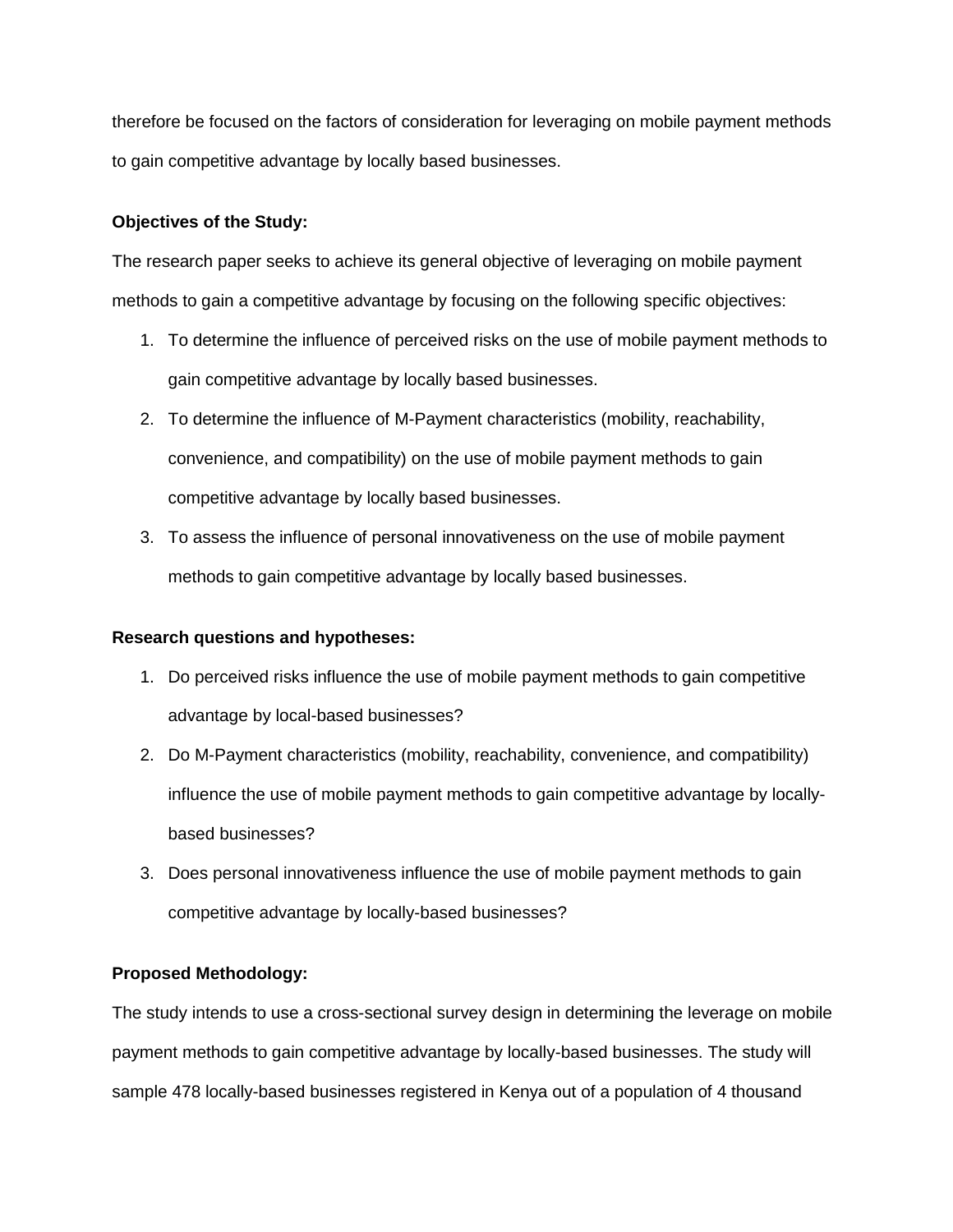which are mainly registered and operated in village area settings. The study will collect both primary and secondary data, and the quantitative data generated will be analyzed using descriptive statistics which will include percentage distribution, mean, and frequency counts. The qualitative data from the study will undergo transcription and reported in themes and subthemes. The relationship between the independent and dependent variables will be explained through multiple regression.

### **Proposed Research Timeline:**

The project is expected to be completed in 17 weeks with the following indicated as the activity's durations for every section of the research project:

|     |    | <b>Research Section</b>                         | <b>Duration</b> |
|-----|----|-------------------------------------------------|-----------------|
|     | 1. | Title                                           | 1 week          |
| 2.  |    | Introduction                                    | 1 week          |
| 3.  |    | Purpose of the study                            | 2 weeks         |
| 4.  |    | <b>Preliminary Literature Review</b>            | 3 weeks         |
| 5.  |    | Objectives of the Study                         | 1 week          |
| 6.  |    | <b>Research Questions and Hypotheses</b>        | 1 week          |
| 7.  |    | Methodology                                     | 2 weeks         |
| 8.  |    | Data analysis, interpretations, and discussions | 3 weeks         |
| 9.  |    | Summary, conclusion, and recommendations        | 2 weeks         |
| 10. |    | Reviewing work for final submission             | 1 weeks         |

## **References:**

Porter, M. E. (2011). *Competitive advantage of nations: creating and sustaining superior performance. simon and schuster.*